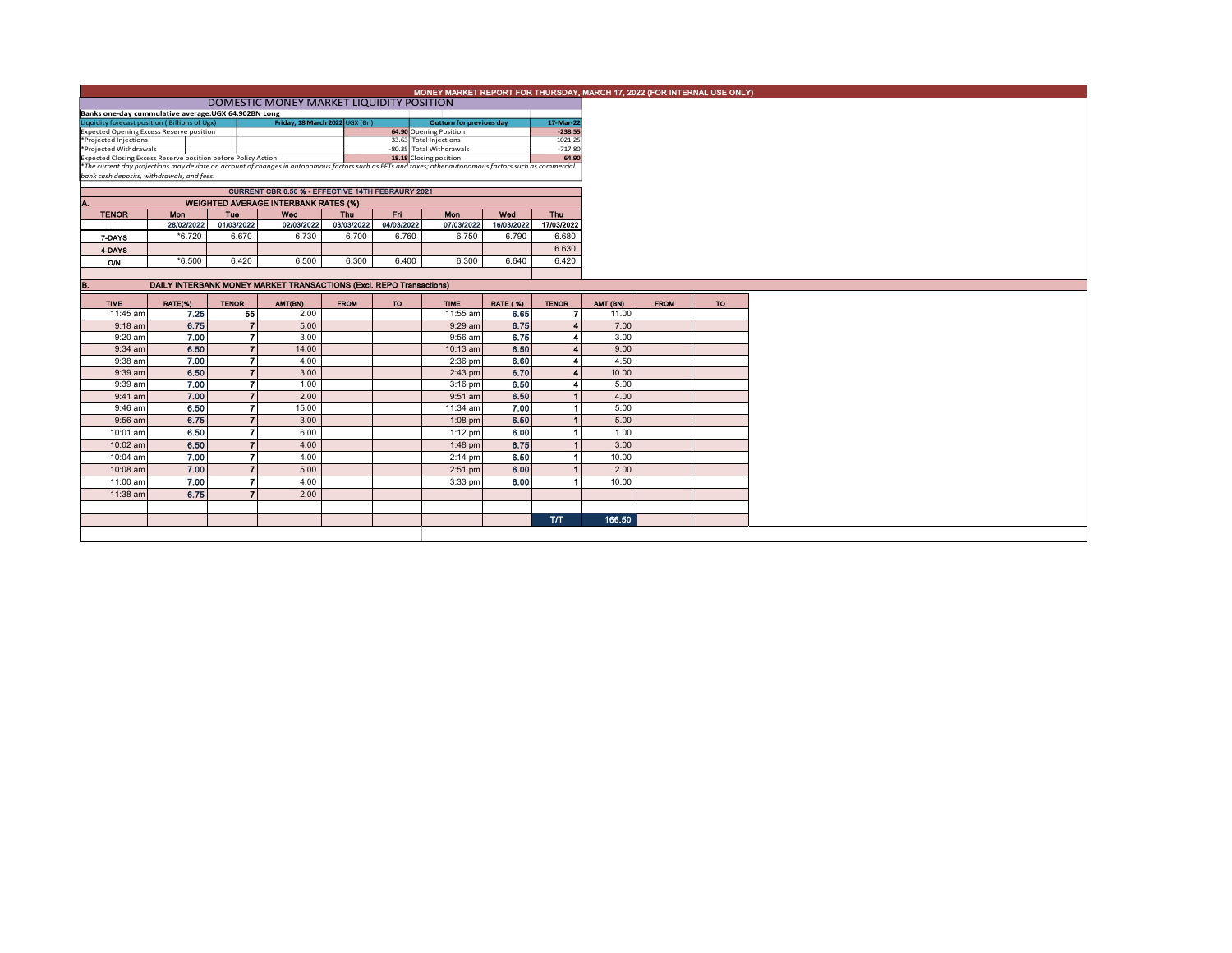| c.             |            |                                                                                      |            | CBR AND THE 7- DAY WAR INTERBANK RATES |            |                                                                    |            |            |            |            |            |            |            |            |
|----------------|------------|--------------------------------------------------------------------------------------|------------|----------------------------------------|------------|--------------------------------------------------------------------|------------|------------|------------|------------|------------|------------|------------|------------|
| 9.500          |            |                                                                                      |            |                                        |            |                                                                    |            |            |            |            |            |            |            |            |
| 9.000          |            |                                                                                      |            |                                        |            |                                                                    |            |            |            |            |            |            |            |            |
| 8.500<br>8.000 |            |                                                                                      |            |                                        |            |                                                                    |            |            |            |            |            |            |            |            |
| 7.500          |            |                                                                                      |            |                                        |            |                                                                    |            |            |            |            |            |            |            |            |
| 7.000          |            |                                                                                      |            |                                        |            |                                                                    |            |            |            |            |            |            |            |            |
| 6.500          |            |                                                                                      |            |                                        |            |                                                                    |            |            |            |            |            |            |            |            |
| 6.000          |            |                                                                                      |            |                                        |            |                                                                    |            |            |            |            |            |            |            |            |
| 5.500          |            |                                                                                      |            |                                        |            |                                                                    |            |            |            |            |            |            |            |            |
| 5.000          |            |                                                                                      |            |                                        |            |                                                                    |            |            |            |            |            |            |            |            |
| 4.500          |            |                                                                                      |            |                                        |            |                                                                    |            |            |            |            |            |            |            |            |
| 4.000          |            |                                                                                      |            |                                        |            |                                                                    |            |            |            |            |            |            |            |            |
|                | 25/02/2022 | 28/02/2022                                                                           | 01/03/2022 | 02/03/2022                             | 03/03/2022 | 04/03/2022                                                         | 07/03/2022 | 09/03/2022 | 10/03/2022 | 11/03/2022 | 14/03/2022 | 15/03/2022 | 16/03/2022 | 17/03/2022 |
|                |            |                                                                                      |            |                                        |            |                                                                    |            |            |            |            |            |            |            |            |
|                |            |                                                                                      |            |                                        |            |                                                                    |            |            |            |            |            |            |            |            |
|                |            |                                                                                      |            |                                        |            | • Overnight WAR = 7-day WAR - CBR rate - Upper bound - Lower bound |            |            |            |            |            |            |            |            |
| D.             |            | MONETARY POLICY OPERATIONS MATURITIES PROFILE: (24-MARCH- 2022 TO 10-NOVEMBER- 2022) |            |                                        |            |                                                                    |            |            |            |            |            |            |            |            |
|                |            |                                                                                      |            |                                        |            |                                                                    |            |            |            |            |            |            |            |            |

 $\overline{\phantom{0}}$ 

| .                                                                         | .                                                                                              | .                        | .         | .                        | .                        | .         | --------- | .         | .         | .         | .         | ____     |  |  |  |
|---------------------------------------------------------------------------|------------------------------------------------------------------------------------------------|--------------------------|-----------|--------------------------|--------------------------|-----------|-----------|-----------|-----------|-----------|-----------|----------|--|--|--|
|                                                                           | 24-Mar-22                                                                                      | 31-Mar-22                | 07-Apr-22 | 14-Apr-22                | 28-Apr-22                | 05-May-22 | 12-May-22 | 02-Jun-22 | 04-Aug-22 | 18-Aug-22 | 10-Nov-22 |          |  |  |  |
| <b>REPO</b>                                                               | 168.21                                                                                         | $\overline{\phantom{a}}$ | $\sim$    | $\overline{\phantom{a}}$ | $\overline{\phantom{0}}$ | $\sim$    |           |           | $\sim$    | $\sim$    | -         | 168.21   |  |  |  |
| <b>REV REPO</b>                                                           | -                                                                                              | -                        | $\sim$    |                          | <b>Contract</b>          |           |           |           | -         |           |           | -        |  |  |  |
| <b>BOU BILL/DEPO A</b>                                                    |                                                                                                | 205.09                   | 51.20     | 240.07                   | 52.02                    | 537.46    | 10.09     | 10.00     | 33.00     | 26.60     | 15.00     | .180.52  |  |  |  |
| <b>TOTALS</b>                                                             | 168.21                                                                                         | 205.09                   | 51.20     | 240.07                   | 52.02                    | 537.46    | 10.09     | 10.00     | 33.00     | 26.60     | 15.00     | 1.348.73 |  |  |  |
|                                                                           | Total O/S Deposit Auction & BOU Bill balances held by BOU up to 10 November 2022: UGX 1.181 BN |                          |           |                          |                          |           |           |           |           |           |           |          |  |  |  |
| Total O/S Repo, Reverse Repo, BOU Bill balances held by BOU: UGX 1,349 BN |                                                                                                |                          |           |                          |                          |           |           |           |           |           |           |          |  |  |  |

|                 | (EI) STOCK OF TREASURY SECURITIES                                                     |                |                  |                 | <b>ED</b><br><b>MONETARY POLICY MARKET OPERATIONS</b> |                           |               |            |              |                |  |  |  |
|-----------------|---------------------------------------------------------------------------------------|----------------|------------------|-----------------|-------------------------------------------------------|---------------------------|---------------|------------|--------------|----------------|--|--|--|
|                 | <b>LAST TBIILS ISSUE DATE: 17-MARCH-2022</b>                                          |                |                  |                 | (VERTICAL REPOS, REV-REPOS & BOU BILL)                |                           |               |            |              |                |  |  |  |
|                 | On-the-run O/S T-BILL STOCKs (Bns-UGX)                                                |                | 6.014.64         | 18/03/2022      | <b>OMO</b>                                            | <b>ISSUE DATE</b>         | <b>AMOUNT</b> | <b>WAR</b> | <b>RANGE</b> | <b>TENOR</b>   |  |  |  |
|                 | On-the-run O/S T-BONDSTOCKs(Bns-UGX)                                                  |                | 23.010.08        | 18/03/2022 REPO |                                                       | 11-Feb                    | 133.00        | 6.500      |              |                |  |  |  |
|                 | TOTAL TBILL & TBOND STOCK- UGX                                                        |                | 29.024.72        |                 | <b>REPO</b>                                           | 15-Feb                    | 303.00        | 6.500      |              |                |  |  |  |
| O/S=Outstanding |                                                                                       |                |                  |                 | <b>BOU BILL</b>                                       | 17-Feb                    | 2.98          | 6.906      |              | 28             |  |  |  |
| <b>MATURITY</b> | <b>TOTAL STOCK</b>                                                                    | <b>YTM (%)</b> | <b>CHANGE IN</b> |                 | <b>BOU BILL</b>                                       | 17-Feb                    | 207.78        | 7.176      |              | 56             |  |  |  |
|                 | (BN UGX)                                                                              | AT CUT OFF*    | <b>YTM (+/-)</b> |                 | <b>BOU BILL</b>                                       | 17-Feb                    | 9.92          | 7.353      |              | 84             |  |  |  |
| 91              | 106.84                                                                                | 6.501          | 0.000            |                 | <b>REPO</b>                                           | 17-Feb                    | 404.00        | 6.500      |              |                |  |  |  |
| 182             | 421.76                                                                                | 8.224          | $-0.176$         |                 | <b>REPO</b>                                           | 28-Feb                    | 431.50        | 6.500      |              |                |  |  |  |
| 364             | 5.486.03                                                                              | 9.800          | 0.100            |                 | <b>REPO</b>                                           | 01-Mar                    | 258.50        | 6.500      |              | $\overline{2}$ |  |  |  |
| 2YR             | 595.21                                                                                | 11.000         | 1.000            |                 | <b>BOU BILL</b>                                       | 03-Mar                    | 169.09        | 6.998      |              | 28             |  |  |  |
| 3YR             | $\overline{\phantom{a}}$                                                              | 12.090         | $-1.010$         |                 | <b>BOU BILL</b>                                       | 03-Mar                    | 2.00          | 7.169      |              | 56             |  |  |  |
| 5YR             | 1.119.91                                                                              | 14.390         | 1.390            |                 | <b>BOU BILL</b>                                       | 03-Mar                    | 14.11         | 9.099      |              | 252            |  |  |  |
| 10YR            | 10.364.47                                                                             | 14.000         | 0.261            |                 | <b>REPO</b>                                           | 03-Mar                    | 394.00        | 6.500      |              |                |  |  |  |
| 15YR            | 9.035.22                                                                              | 14,390         | $-1.510$         |                 | <b>REPO</b>                                           | 04-Mar                    | 76.00         | 6.500      |              |                |  |  |  |
| 20YR            | 1.895.27                                                                              | 15,900         | 0.400            |                 | <b>REPO</b>                                           | 07-Mar                    | 264.00        | 6.500      |              |                |  |  |  |
|                 | Cut OFF is the lowest price/ highest yield that satisfies the auction awarded amount. |                |                  |                 | <b>BOU BILL</b>                                       | 10-Mar                    | 21.09         | 6.906      |              | 28             |  |  |  |
|                 |                                                                                       |                |                  |                 | <b>BOU BILL</b>                                       | 10-Mar                    | 326.83        | 7.149      |              | 56             |  |  |  |
|                 |                                                                                       |                |                  |                 | <b>BOU BILL</b>                                       | 10-Mar                    | 9.83          | 7.357      |              | 84             |  |  |  |
|                 |                                                                                       |                |                  |                 | <b>REPO</b>                                           | 10-Mar                    | 287.50        | 6.500      |              |                |  |  |  |
|                 |                                                                                       |                |                  |                 | <b>REPO</b>                                           | 11-Mar                    | 180.00        | 6.500      |              |                |  |  |  |
|                 |                                                                                       |                |                  |                 | <b>REPO</b>                                           | 14-Mar                    | 87.00         | 6.500      |              |                |  |  |  |
|                 |                                                                                       |                |                  |                 | <b>REPO</b>                                           | 15-Mar                    | 270.00        | 6.500      |              |                |  |  |  |
|                 |                                                                                       |                |                  |                 | <b>REPO</b>                                           | 17-Mar                    | 168.00        | 6.500      |              |                |  |  |  |
|                 |                                                                                       |                |                  |                 |                                                       | WAR-Weighted Average Rate |               |            |              |                |  |  |  |